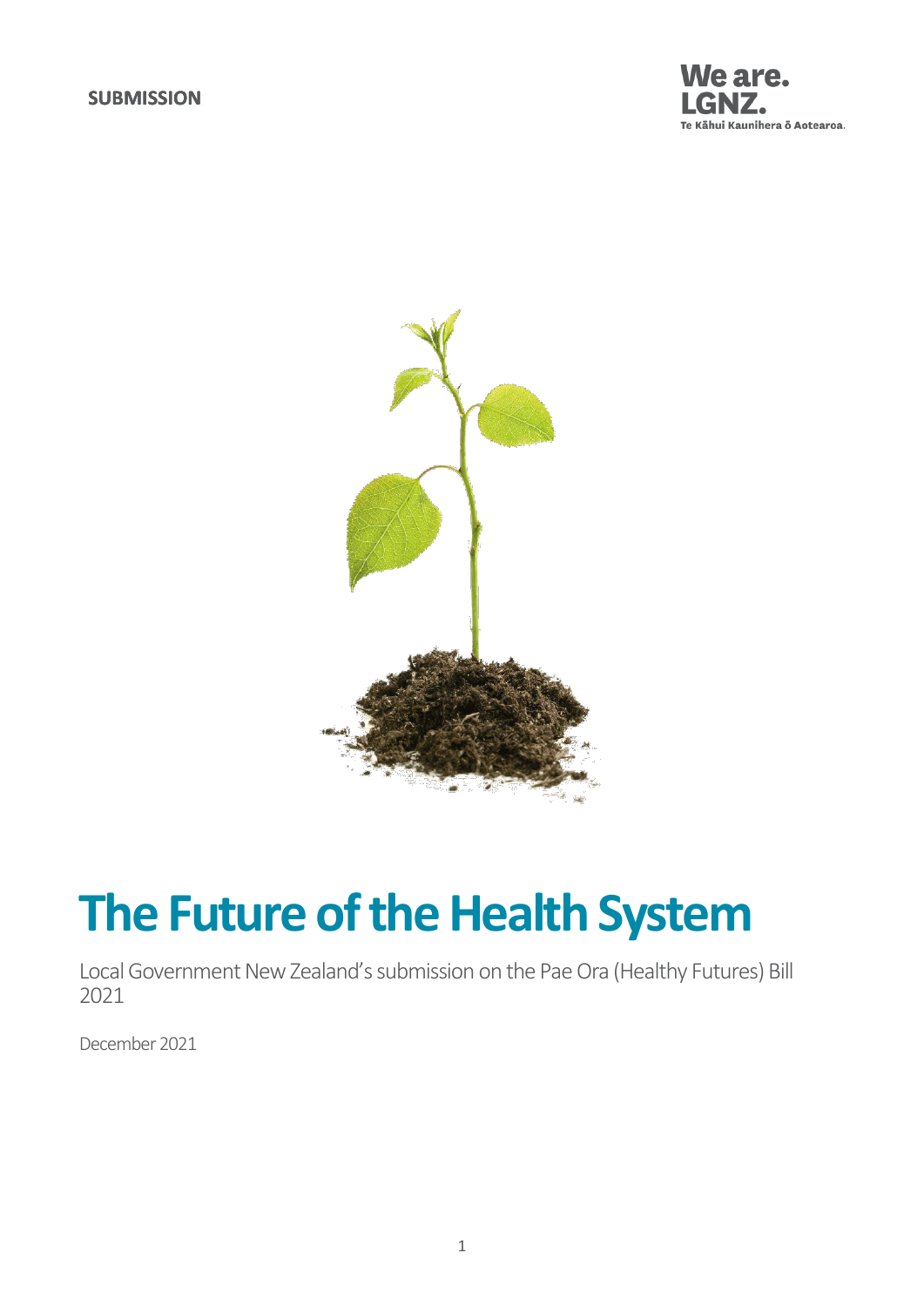

# **Key Points**

- The new way of organising health services must take into account the social determinants of health and the need to properly resource public health and build meaningful connections with agencies that influence the social determinants, such as local government.
- The new approach must be responsive to the different health needs and priorities of New Zealand's communities and work in partnership with iwi/Māori and local organisations (including councils) that are in touch with the needs and aspirations of communities.
- Local authorities are a critical element of our public health response as their investment in local services, planning of local places and local advocacy impact on the lifestyles people adopt.
- Locality plans are proposed as the way in which local needs will be identified and communicated to Health New Zealand. These provisions are thinly drawn and need to be cross referenced to the New Zealand Health Plan so that it either takes the locality plans into account or has regard to them.
- The areas covered by locality plans must align, as far as practicable, with lived communities. This is so that they internalise service-level catchments (eg sport and recreation catchments) and regional or sub-regional agency networks; and
- That local authorities within the area covered by a locality plan have the right to appoint one or more representatives to the body responsible for developing the locality plan.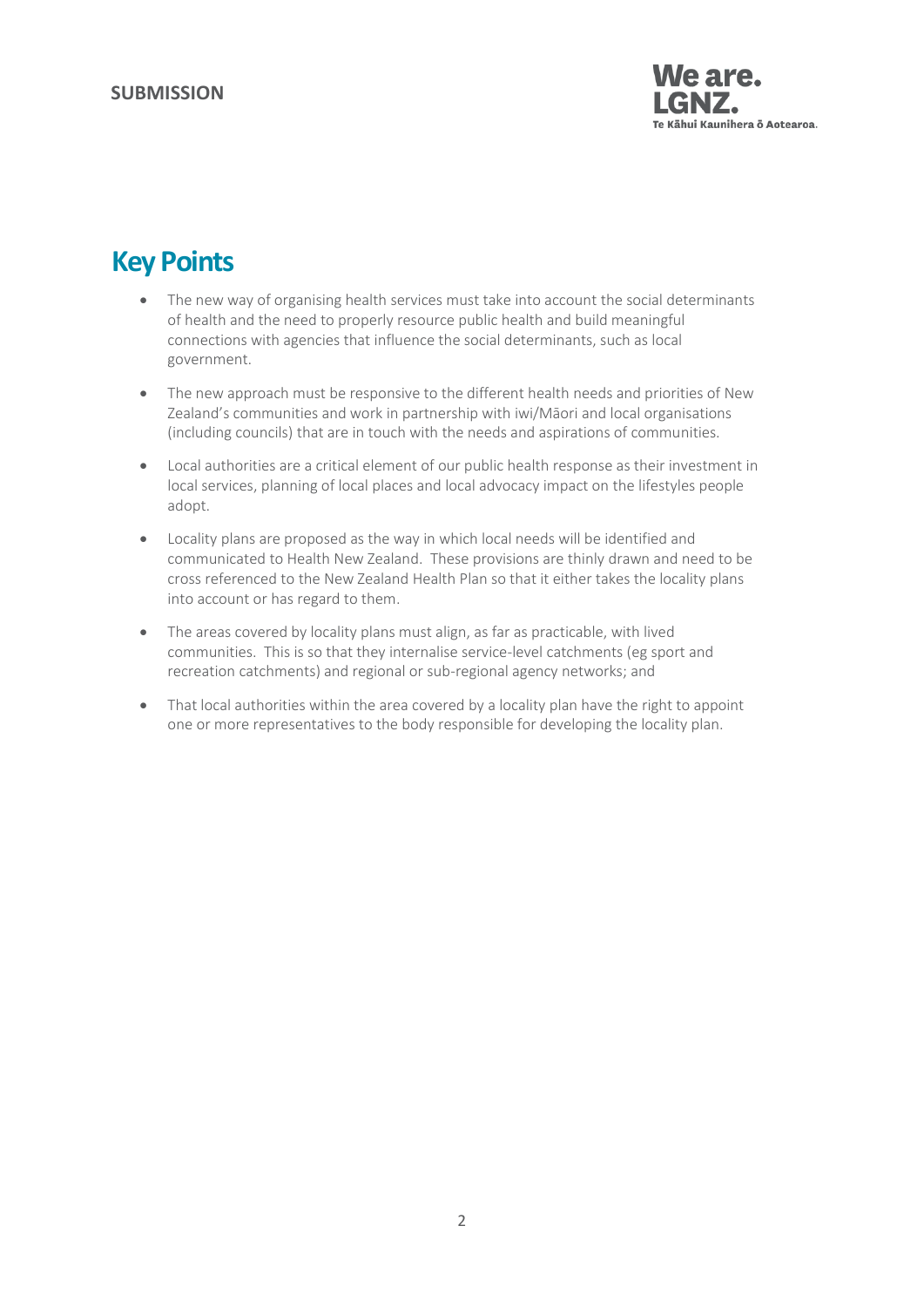

# **We are. LGNZ.**

LGNZ is the national organisation of local authorities in New Zealand and 77 councils are members. We represent the national interests of councils and promote the good governance of councils and communities. LGNZ provides advocacy and policy services, business support, advice and training to our members to assist them to build successful communities. Our purpose *is to be local democracy's vision and voice* and our vision *is to create the most active and inclusive democracy in the world.*

# **Introduction**

Thank you for the opportunity to provide comment on the Pae Ora (Healthy Futures) Bill.

LGNZ, as the organisation that represents the national interests of New Zealand's local authorities, wishes to work with the Government in order to ensure communities across New Zealand have access to equitable health services relevant to their needs and preferences. For this to occur, strong collaboration between the various agencies that contribute to health outcomes in communities is required. This includes local authorities.

The Bill signifies a major change to the structure of Aotearoa New Zealand's health system and it is vital that the new structures and processes respond quickly to the unique health needs of our diverse communities. With the abolition of regionally based district health boards (DHBs) and the provision of local people to elect a proportion of the boards that govern those DHBs questions are being asked about the ability of the new national health provider to address the diverse health needs of our communities.

This is where local authorities are critical to the achievement of the Government's health objectives. Local authorities not only play a major role in the determinants of health, they are also the democratic voice for place-based communities. As that voice they are well placed to assist with identifying and articulating local health needs, and, as agencies that contribute to the social determinants of health, their priorities can impact on the level of future demand for tertiary health services, particularly in respect to lifestyle related diseases such as diabetes.

This submission is primarily concerned with two issues:

- The importance of a good and well-resourced public health system, including the multiple roles played by local authorities; and
- The importance of effective local collaboration.

# **Public health – the social determinants**

Public health is generally understood as organised local and global efforts to prevent death, disease and injury, and promote the health of populations. Public health works with groups rather than being focused on the treatment of individuals, and looks beyond health care services to the aspects of society, environment, culture and community that shape the health status of populations. It requires the collaborative involvement of agencies beyond the health sector.

Probably the best description of the determinants that constitute public health is the Ottawa Charter, developed by the World Health Organisation in 1986 to highlight the different influences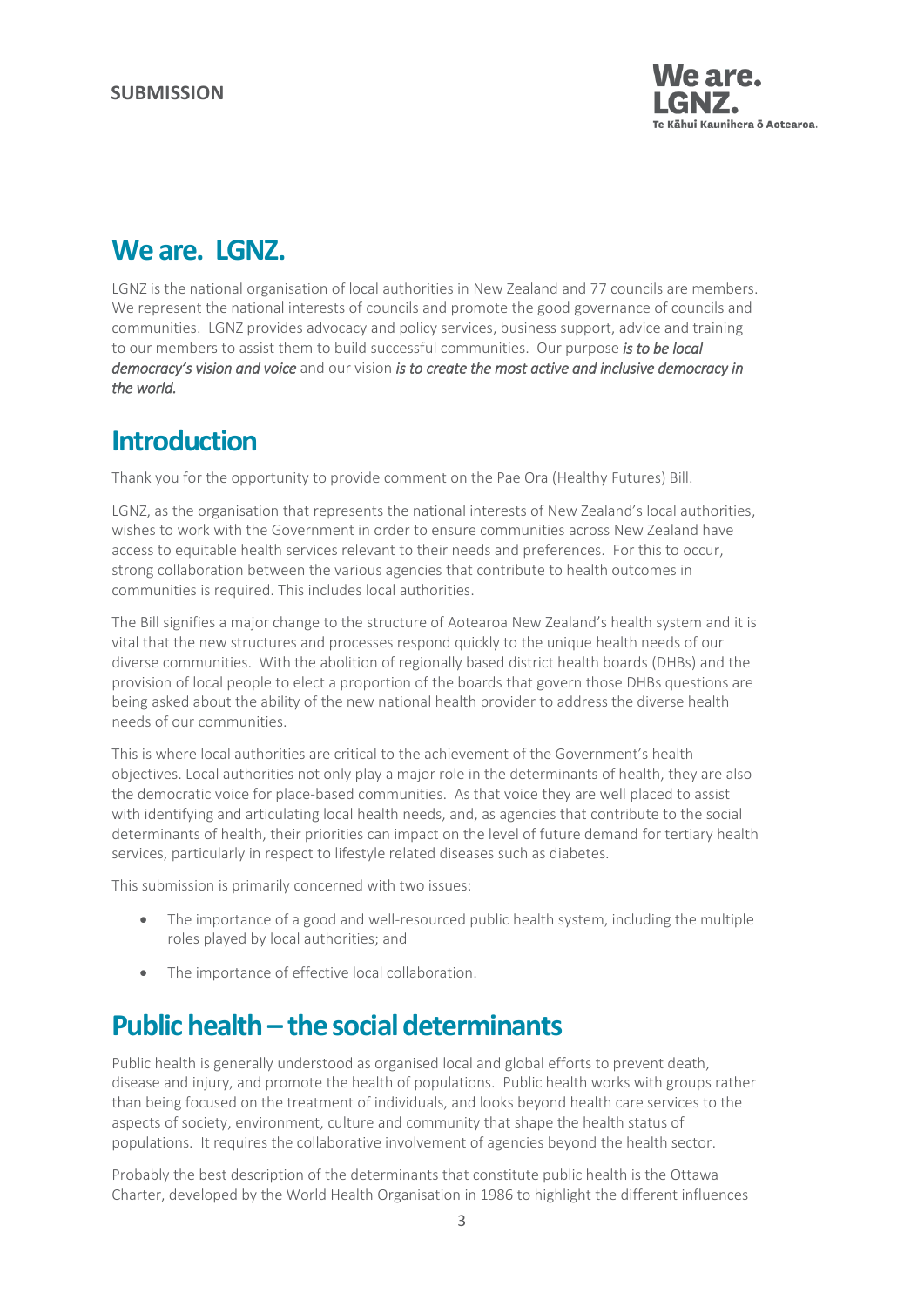### **SUBMISSION**



that impact on public health. The Charter acknowledged the importance of:

- adequate housing;
- a liveable income;
- employment:
- educational opportunities;
- a sense of belonging and being valued; and
- a sense of control over life.

#### Figure 1 Social determinants of health



The Ottawa Charter also highlighted the importance of taking a collaborative and integrated approach in order to improve health outcomes including:

- Healthy public policy;
- Creating supportive environments and communities;
- Strengthening community action by increasing ownership of public health issues and responsibility and resourcing for solutions;
- Developing awareness and skillsets about healthy living across a variety of settings eg home, school, work and, community; and
- Fostering a collaborative and proactive approach to health promotion across a wide range of sectors and organisations.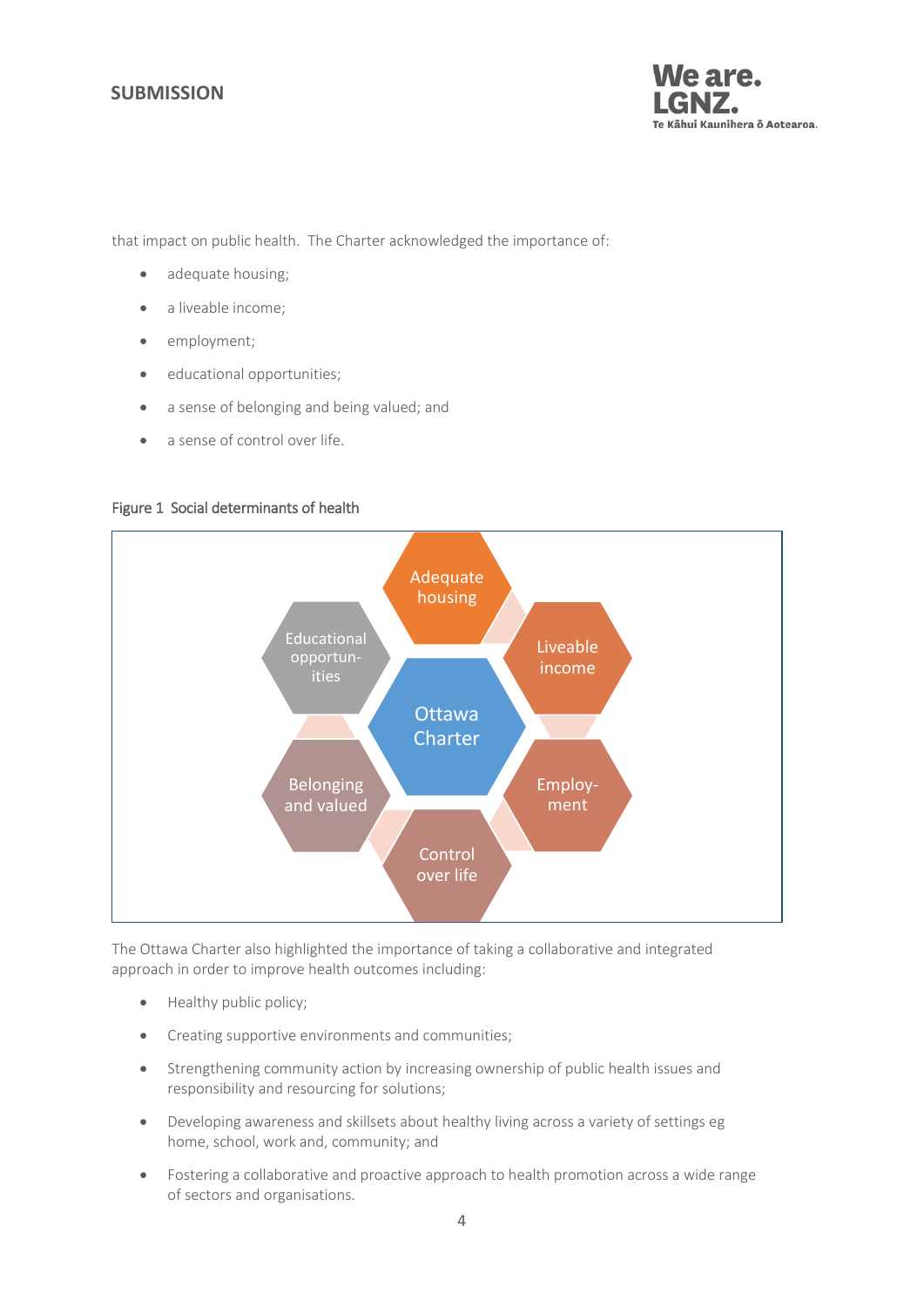

Many of these roles are carried out or supported by local government, particularly given that the purpose of local government is to promote community wellbeing. Local authorities tend to have a much broader range of interests and undertake a much broader range of activities than many agencies. Although they may not have a lead role in many instances, councils typically have some interest in most sectors that impact their communities, and this 'helicopter' overview puts them in a useful position to coordinate other sectors/stakeholders.

# **Public health and local government**

Good public health practice requires the collaborative involvement of multiple agencies, including iwi/Māori and community organisations, many of which may not be directly related to the health sector. Amongst these agencies, local government has a critical role, reflecting both its traditional services, such as water and sanitation, and the many other activities it undertakes or supports. Local government, in fact, was a founder of public health. The initiative came from town councils, often referred to as "municipal socialism", and established reticulated systems of clean drinking water and the removal and safe disposal of rubbish, sewerage and wastewater. These innovations saved more lives than any other public health practice, or any health treatment. Today, public health practice goes much further, incorporating other components, such as:

- A focus on whole populations;
- An emphasis on prevention;
- A concern for addressing the determinants of health;
- A multi-disciplinary approach; and
- Partnership with the populations served.

### Local government's contribution

*Enhancing community understanding.* Discussion with and within communities can raise public understanding of what works and what doesn't, build public support for public health initiatives and increase awareness of the challenges of managing an imbalance between exponential demand and limited resources.

*Providing an actual advocate for changing the way in which councils influence social determinants of health.* Councils as place makers have a major impact on the social determinants of health. Building community understanding has the potential to enable communities to act as more effective advocates for initiatives which will promote better and more equitable health outcomes (such as equitable access to recreational facilities).

*Building a potential co-production resource*. There is growing evidence that communities, treated as partners in determining how best to meet health and disability needs, can themselves become both solution developers, and implementors through a co-production approach (a well-known example is communities in Wiltshire responding to the needs of partners caring for people with dementia by establishing dementia cafés). (McKinlay (2020) Local Government and Public Health).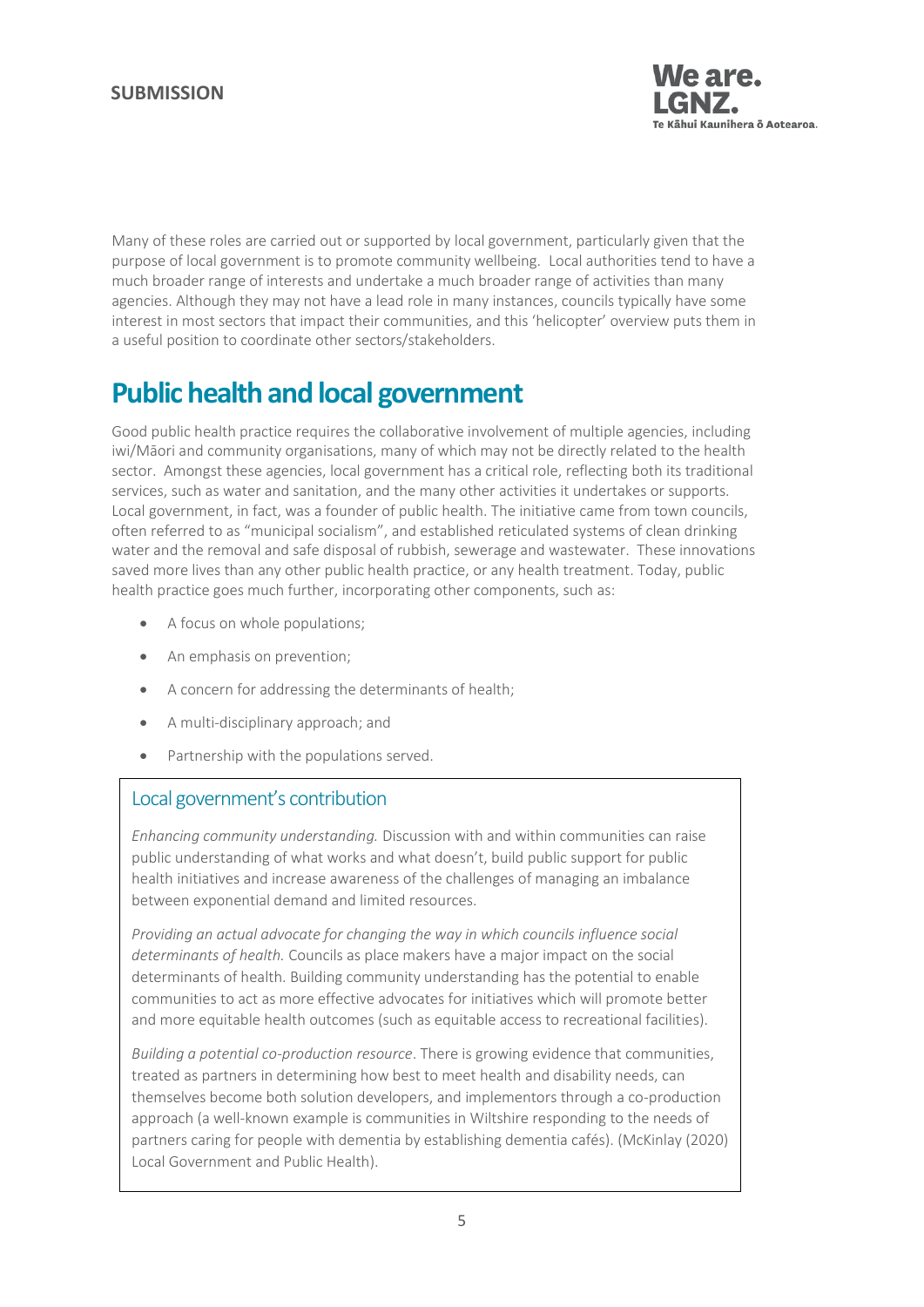### **SUBMISSION**



Local authorities make a significant contribution to the social determinants of health and promote public health in their communities. This is a combination of both traditional services, such as sanitation services, and an increasingly proactive response to their purpose which is to promote community wellbeing. Frequently this happens in partnership with other agencies, iwi/Māori and communities. Examples of roles that councils play which directly and indirectly impact on health outcomes are listed in Appendix A.

In addition, councils support local networks of non-governmental organisations that provide local services and sponsor community initiatives, from keeping neighbourhoods clean to neighbourhood support. These, and other initiatives, such as community festivals, contribute to community mental health and enhance social capital. This in turn increases reciprocity, volunteering and levels of trust, all of which have been shown to reduce the sense of isolation and benefit community health. Similarly, having the ability to participate in making decisions about their own community and its civic life has valuable spinoff effects for peoples' sense of wellbeing and health.

# **The importance of taking a place-based approach**

Hospitals are ultimately an "ambulance at the bottom of the cliff" dealing more with sickness and injury than keeping people well. Local governments, as part of our public health infrastructure, are best seen as one of the agencies that acts as one of the "fences at the top of the cliff". The larger and smarter the investment in the services that make up this "fence" the less that Government will need to spend on what are often called lifestyle diseases.

To provide an effective "fence" effective collaboration needs to occur between local authorities, iwi/Māori organisations and public health providers within localities. A place-based approach is needed to coordinate multiple agencies, align services and mediate agreement on local priorities. This requires a commitment to "on the ground" decision-making to enable local commissioning and co-production of those services we describe as the social determinants of health and the interventions that keep people from requiring hospitalisation.

Addressing the social determinants of health requires action by institutions and others who influence the conditions in a place, rather than simply action through the health system itself. The Marmot Review "Fair Society, Healthy Lives"1, highlighted the importance of local delivery systems and empowerment and concluded that:

- National policies will not work without effective local delivery systems focused on health equity in all policies.
- Effective local delivery requires effective participatory decision-making at the local level, which can only happen by empowering individuals and local communities.

If health status depends on empowering communities so that they have greater agency over addressing their own health needs, then the new health system must invest in community action. Because of their democratic mandate, and the community leadership role of mayors, councils are well-placed to facilitate and mediate agreement around local priorities. They are natural partners to Health New Zealand and the health providers responsible for preparing locality plans.

<sup>1</sup> <sup>1</sup> https://www.local.gov.uk/marmot-review-report-fair-society-healthy-lives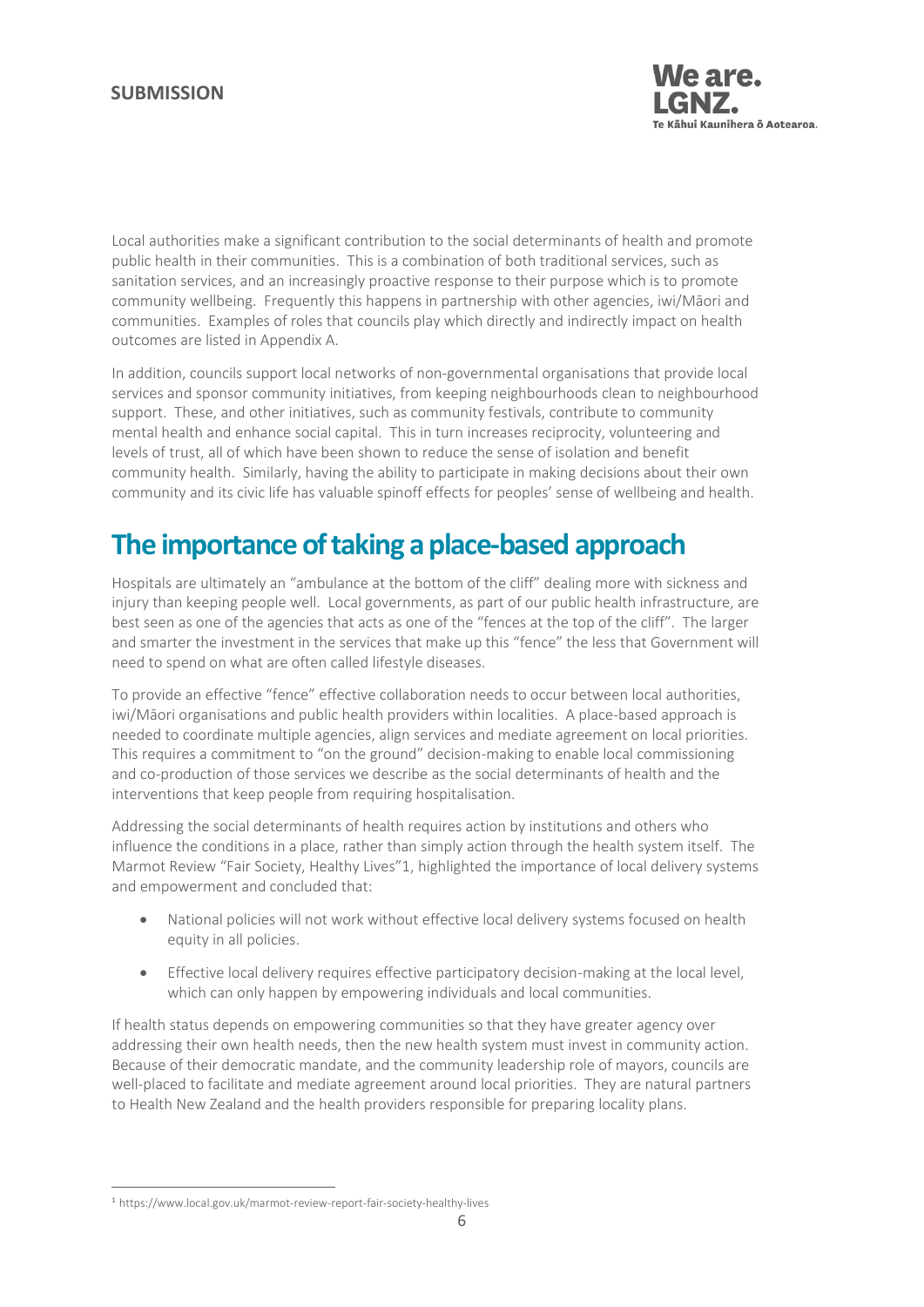

# **Pae Ora (Healthy Futures) Bill**

LGNZ supports the objectives of the health reforms. In particular, we support the purpose of the Bill and the objectives of Health New Zealand.

### Objectives of Health New Zealand

With regard to the objective of Health New Zealand, cl. 13(c) reads "to promote health and prevent, reduce, and delay ill-health, including by collaborating with other social sector agencies to address the determinants of health". The phrase "social sector agencies" is too narrow if the intention is to collaborate with organisations that have influence over the social determinants of health. Local governments, for example, could not be described as "social sector agencies", nor can iwi or many other Māori organisations, even though both local government and iwi/Māori organisations are providing services or activities that enhance health and wellbeing.

#### LGNZ recommendation

 Cl. 13(c) should be amended to read "to promote health and prevent, reduce, and delay ill-health, including by collaborating with other organisations to address the determinants of health".

### Locality Plans

Locality plans appear to be critical to the functioning of the new health system as they are the mechanism for achieving allocative efficiency; that is, ensuring the range and quantity of services provided are relevant to the needs of each community. The Explanatory Note describes them as commissioning primary and community health services. LGNZ supports the concept of locality plans but notes that currently they are lightly written.

The Bill itself says little about the nature of locality plans, the processes for establishing these plans, or how they will influence the New Zealand Health Plan.

As a body that represents organisations that develop multiple plans, we are conscious that planning by itself creates multiple expectations, such as:

- The desire of citizens and organisations to contribute and participate;
- For participants to have a meaningful and equal opportunity to be heard;
- To expect that the making of a plan will lead to some form of concrete action;
- To receive feedback on the outcome of their submission on the plan; and
- For the process to be transparent in order to avoid conflicts of interest.

Legislation that contains planning obligations tends to include principles for ensuring that organisations given a planning mandate implement that mandate in an open and fair manner. While this level of detail is absent from the Bill, it would be appropriate for advice to be included in regulations or official guidance.

#### LGNZ recommendation

• The Government gazette principles and guidance to assist Health New Zealand undertake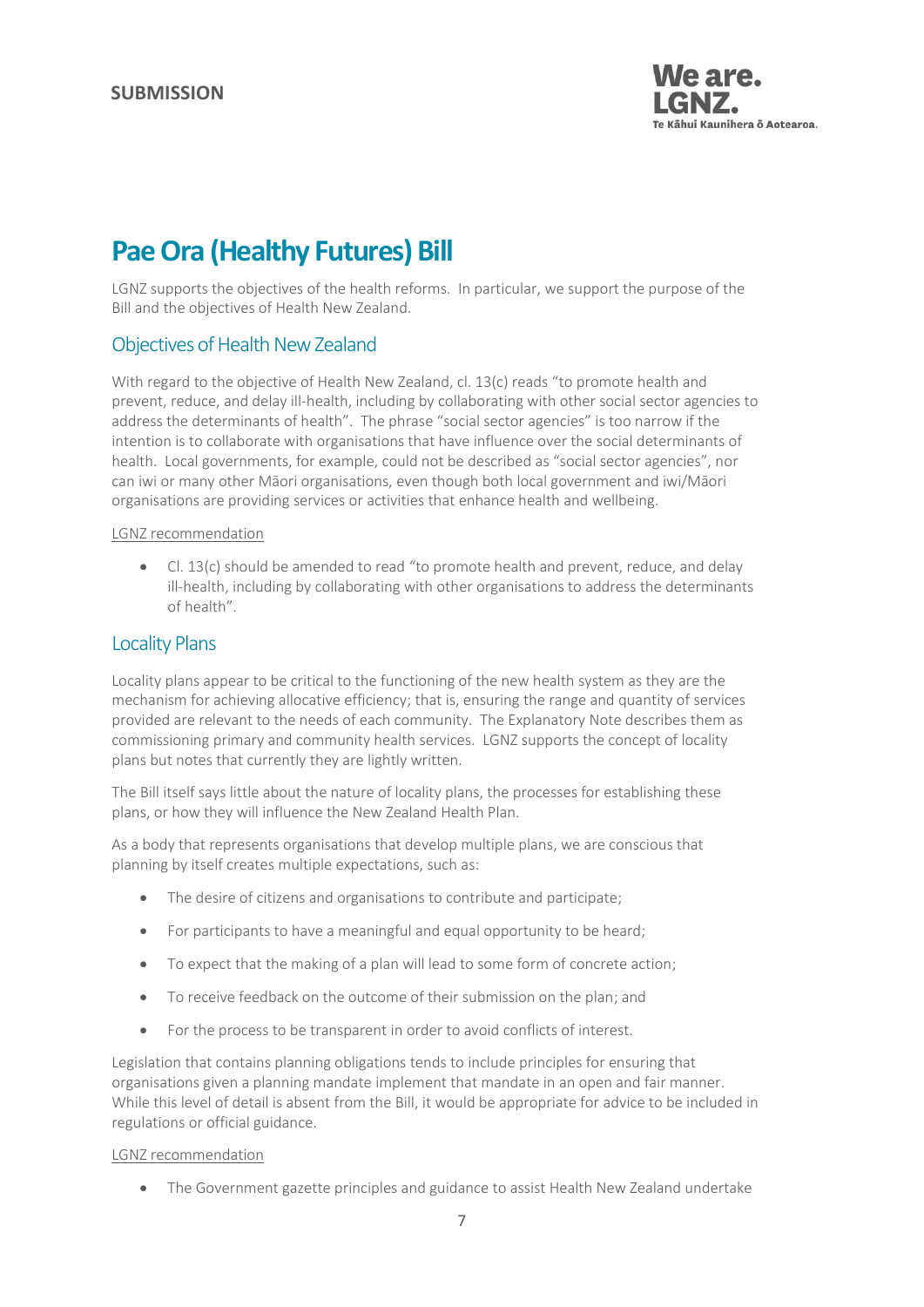

the development of locality plans.

### Locality plans and local authorities

The Bill is totally silent when it comes to the role of local authorities, even though, as this submission highlights, they play a critical role in public health. It is in the interests of Health New Zealand that citizens live in communities that are safe and free from stress; and neighbourhoods that that are easy to travel around, safe for children to play in and free from pollution. It is also in the interests of Health New Zealand that communities have ample green space, have opportunities for physical recreation and strong and supportive relationships. These are all features of community life, and social determinants of health, that fall within the ambit of local governments. All impact on the need, or otherwise, for the services that Health New Zealand will be responsible for providing.

Councils are not simply another local organisation as envisaged within the locality planning framework. Their decision-making has a direct effect on the health of communities and they, along with iwi and hapū, should be seen as critical partners in the development of locality plans. Councils, because of their networks, knowledge of their communities and ability to promote community participation are well-placed to identify and articulate local health needs.

#### LGNZ recommendation

• That local authorities within the area covered by a locality plan have the right to appoint one or more representatives to the body responsible for developing the locality plan.

# **Conclusion**

Councils play a major role in the social determinants of health and are well-positioned to assist Health New Zealand in identifying local health needs and ongoing trends. International trends highlight the value of place-based approaches to achieving successful policy outcomes and improving wellbeing. Locality planning is a positive step, however work needs to be done on the size of those localities and how local governments, iwi/Māori organisations and others will have ongoing involvement in the design and implementation of local priorities, policies and programmes.

To make a significant impact on the health of New Zealanders and reverse the deterioration of health in some of our more marginalised groups, then the new health approach must adequately resource community-based public health programmes in partnership with local governments and local organisations.

# **References**

McKinlay P (2020) Local Government and Public Health: Natural Partners in a Covid-19 World, paper commissioned by LGNZ.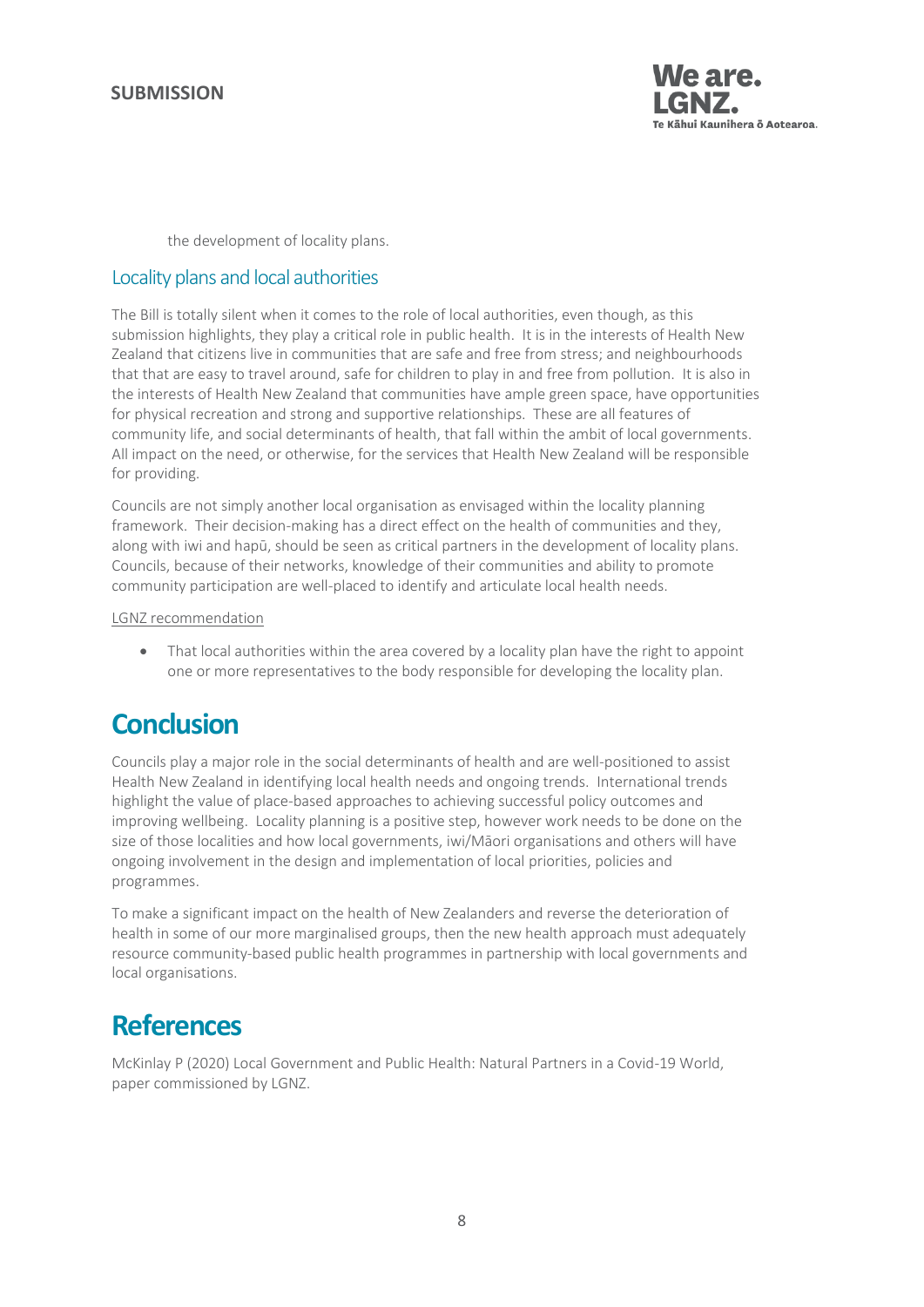

# **AppendixA**

### **Infrastructure**

- Water supply
- Wastewater, sewerage, and storm water
- Sanitary services such as public toilets
- Public transport
- Footpaths and walkways
- Walking school buses
- Cycle ways
- Rubbish removal

### Regulatory functions

- Controlling discharges to air and water
- Land use planning to protect fresh water catchments
- Control of public health nuisances
- Hygiene controls of food premises
- Regulating hazardous substances
- Noise control
- Dog control
- Building control
- Prostitution regulation
- Regulation of class 4 gambling venues
- Regulation of possession and supply of alcohol, including local alcohol policies
- Responsibilities under the smoke free environments' legislation
- Urban design, including Crime Prevention through Environmental Design (CPTED)

### **Other**

- Hazard Risk management and civil defence
- **•** Cemeteries
- Community safety, including accreditation under the WHO